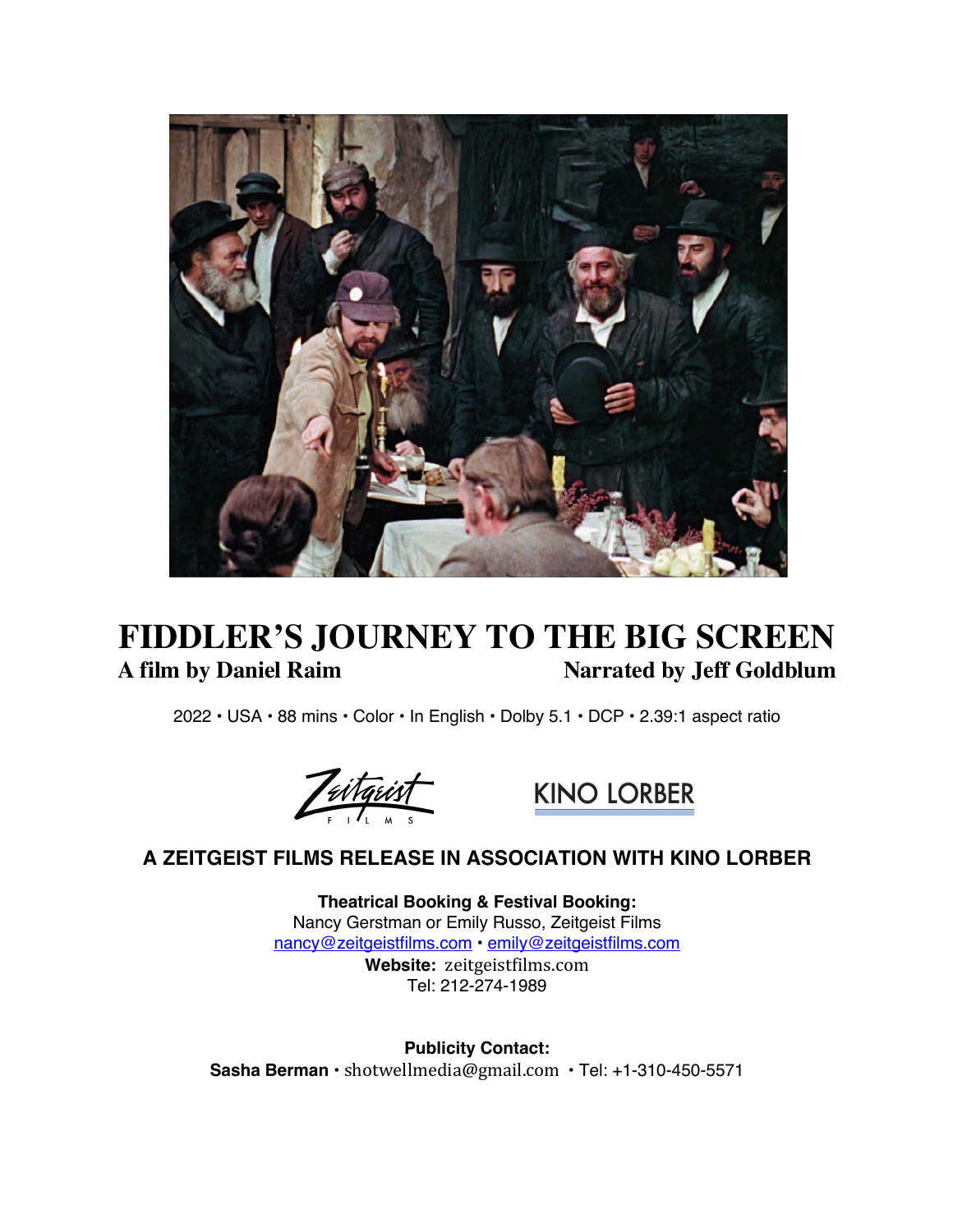### **LOGLINE**

An intimate portrait of director Norman Jewison and the making of "Fiddler on the Roof."

#### **SYNOPSIS**

The fall of 2021 marked the 50th anniversary of "Fiddler on the Roof," the film Pauline Kael (*The New Yorker*) called "the most powerful movie musical ever made."

Narrated by Jeff Goldblum, FIDDLER'S JOURNEY TO THE BIG SCREEN captures the humor and drama of director Norman Jewison's quest to recreate the lost world of Jewish life in Tsarist Russia and re-envision the beloved stage hit as a wide-screen epic.

Oscar-nominated filmmaker Daniel Raim puts us in the director's chair and in Jewison's heart and mind, drawing on behind-the-scenes footage and never-before-seen stills as well as original interviews with Jewison, Topol (Tevye), composer John Williams, production designer Robert F. Boyle, film critic Kenneth Turan, lyricist Sheldon Harnick, and actresses Rosalind Harris, Michele Marsh, and Neva Small (Tevye's daughters).

The film explores how the experience of making "Fiddler" deepens Jewison as an artist and revives his soul.

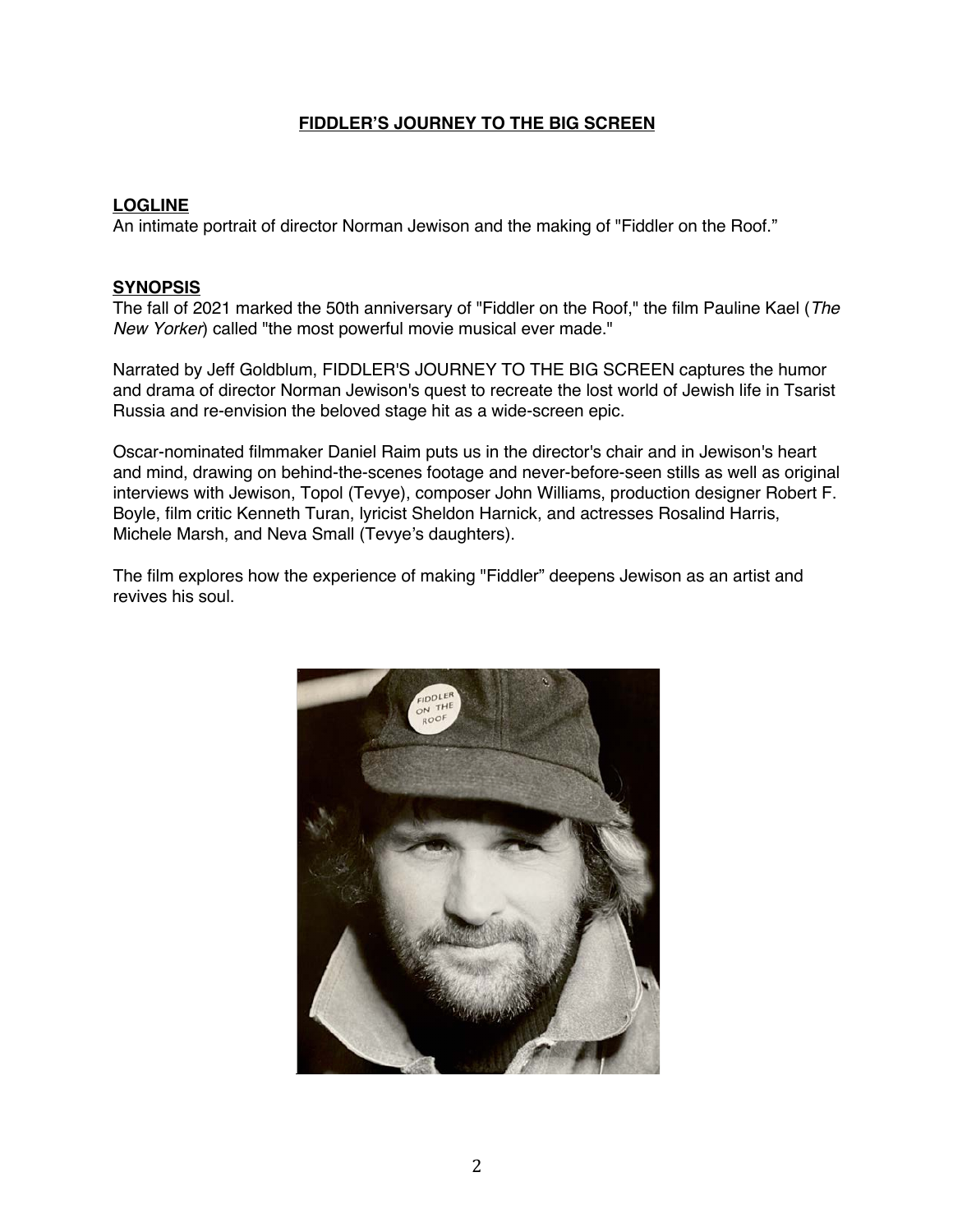#### **DIRECTOR'S STATEMENT – DANIEL RAIM**

My documentaries preserve film history and depict the art, craft, and soul of the movies through intimate portraits of cinema artists.

In 1999, during my final year as a student at the American Film Institute, I met director Norman Jewison when I started making a documentary about my professor, production designer Robert F. Boyle, who collaborated with Alfred Hitchcock on several classics, including "North by Northwest" and with Jewison on major movies like "The Thomas Crown Affair" and "Fiddler on the Roof." I interviewed Boyle and Jewison about their epic collaboration on "Fiddler" for my Oscar-nominated documentary on Boyle, "The Man on Lincoln's Nose" (2000).

The film version of "Fiddler on the Roof" was introduced to me when I was a child, by my grandparents who survived the Holocaust. Jewison's film, including Robert Boyle's visually stunning and scrupulously researched production design, was a window into the world my grandparents came from, which no longer exists.

I continued exploring "Fiddler" by shooting in-depth interviews with the movie's cast and crew, including the film's star, Topol (shot in 2009), director Norman Jewison (shot in 2016), lyricist Sheldon Harnick (shot in 2017), composer John Williams, film critic Kenneth Turan, and the three actresses who play Tevye's eldest daughters (all shot in 2021).

Making FIDDLER'S JOURNEY TO THE BIG SCREEN has been a true labor of love, years in the making. I wanted to make a documentary that explores Jewison's artistry, compassion, and humanity as well as his spiritual and creative quest directing "Fiddler on the Roof."



## —**Daniel Raim**

Director Norman Jewison, from an interview in FIDDLER'S JOURNEY, filmed at his Malibu home in 2016.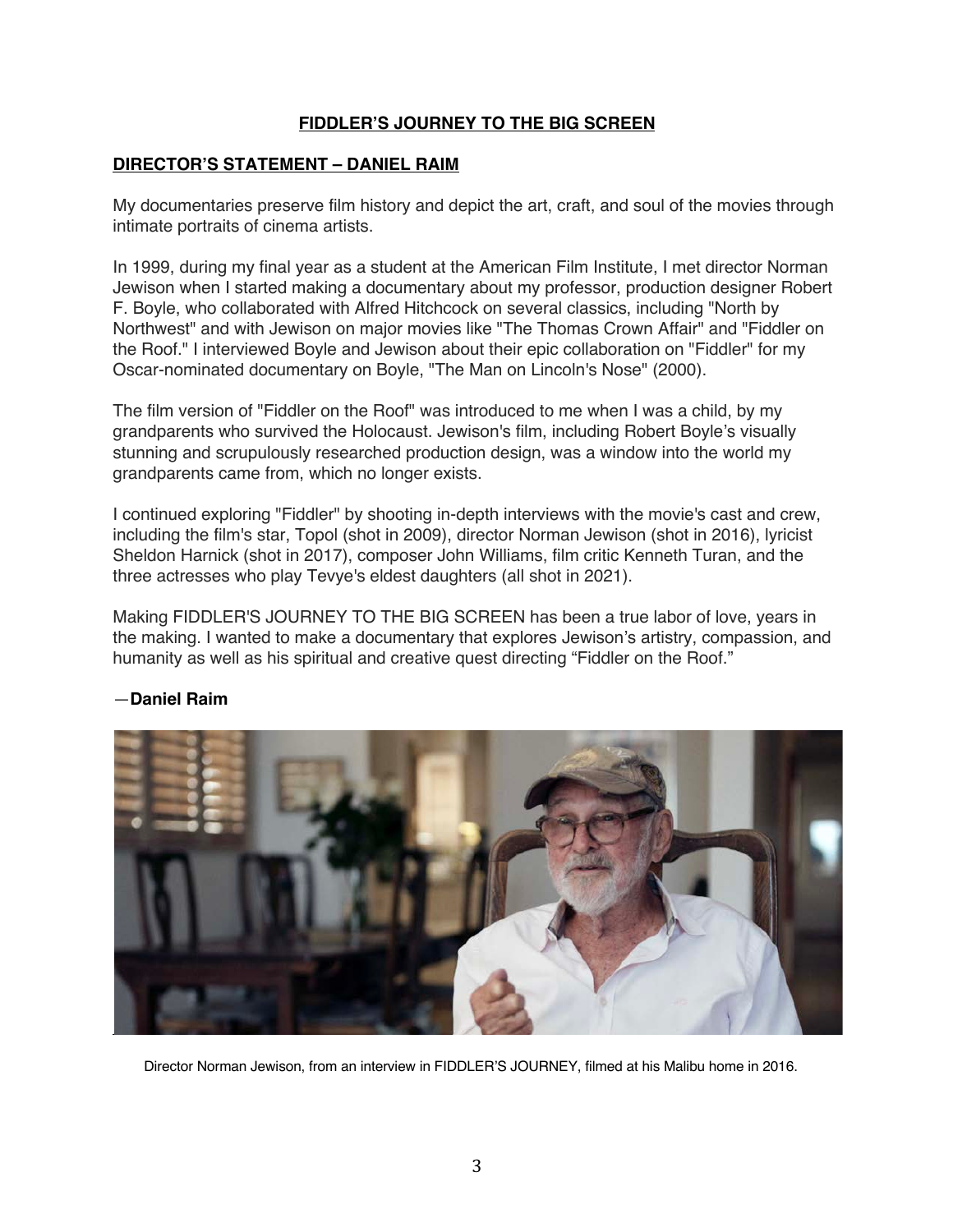## **BIOS**

## **Daniel Raim | Director, Producer, Co-Writer, and Editor**

Academy Award-Nominated filmmaker Daniel Raim attended the American Film Institute in Los Angeles. Raim is known for his documentaries about overlooked artists of Hollywood's Golden Age, including "The Man on Lincoln's Nose," nominated for the 2001 Academy Award® for Best Documentary Short Subject. Raim's 2015 doc "Harold and Lillian A Hollywood Love Story" premiered as an Official Selection of the Cannes Film Festival and was nominated for The Golden Eye (L'Œil d'or, le prix du documentaire - Cannes). In addition to his theatrical films, Daniel has written, produced, and directed 28 original documentaries for the Criterion Collection about cinema masters, including John Cassavetes, Buster Keaton, Andrei Tarkovsky, and Kelly Reichardt. In 2019, Raim directed and produced the TCM feature documentary "Image Makers: The Adventures of America's Pioneer Cinematographers."

#### **Sasha Berman | Producer**

Sasha Berman has been handling national publicity for theatrical releases of foreign language, documentary, and independent films for over 20 years and has worked on hundreds of awardwinning films. Prior to founding her own company, Shotwell Media, she was the Director of Marketing and Publicity at New Yorker Films and the Executive Director of the Coolidge Corner Theatre in Boston. Sasha also consults on theatrical film distribution for independent films and is the personal publicist for Emmy-winning director Maria Schrader ("Unorthodox").

#### **Michael Sragow | Co-Writer and Co-Producer**

Michael Sragow wrote, researched, and coproduced the TCM feature documentary "Image Makers: The Adventures of America's Pioneer Cinematographers." A contributing editor at *Film Comment*, Sragow was the first regular movie critic for *Rolling Stone* and one of the original programmers for The Criterion Channel. His criticism has appeared in *The New Yorker*, *The Atlantic*, and *The New York Times*. He edited two volumes of James Agee's prose for the Library of America and wrote the critical biography "Victor Fleming: An American Movie Master," cowinner of the 2008 Marfield Prize for distinguished arts writing.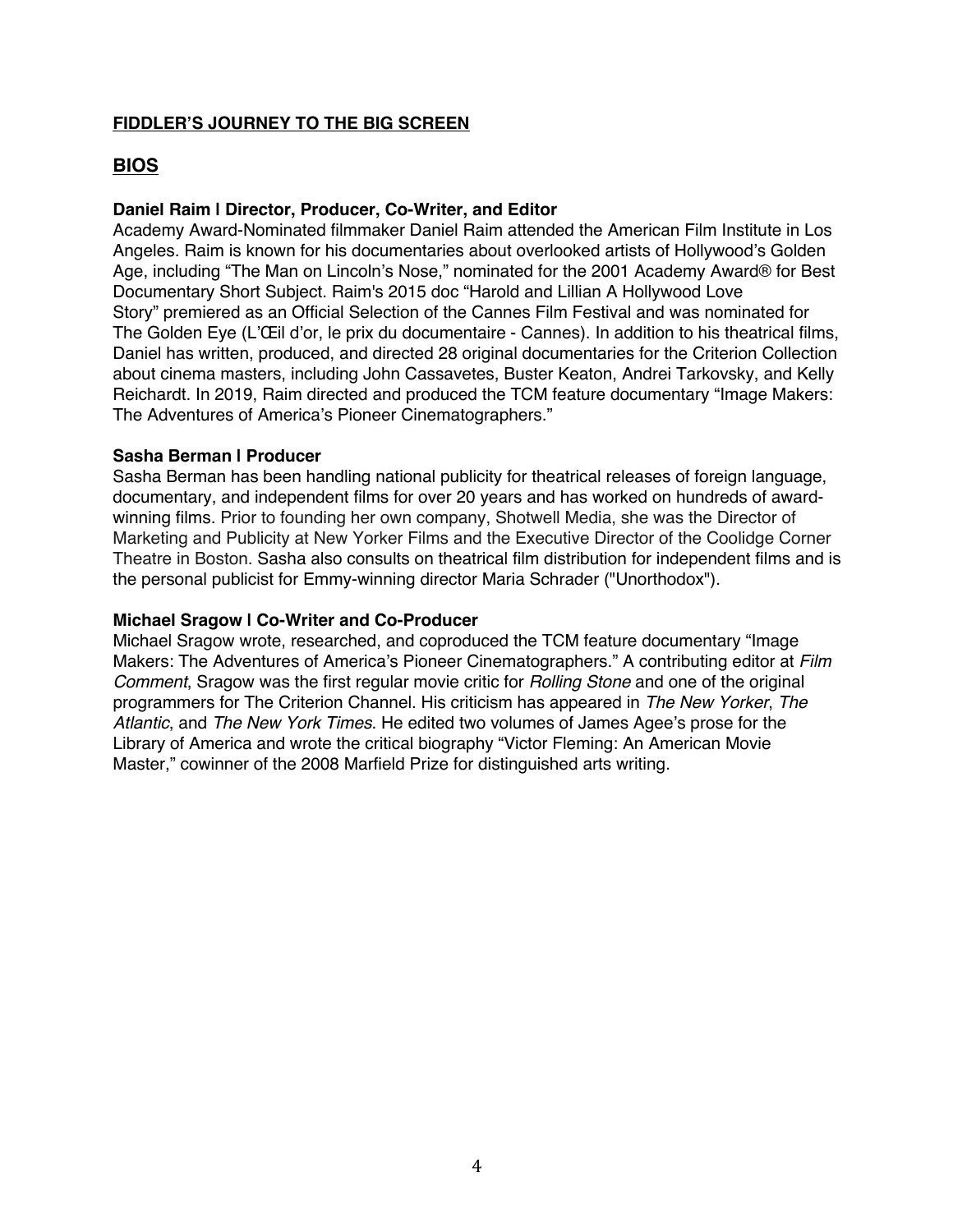#### **FEATURING**

Interviewees (in order of appearance) **Norman Jewison John Williams Sheldon Harnick Kenneth Turan Topol Rosalind Harris Michele Marsh Neva Small Robert F. Boyle**

**CREDITS**

Produced, Directed, and Edited by **Daniel Raim**

Written by **Michael Sragow and Daniel Raim**

> Produced by **Sasha Berman**

Executive Producer **Matthew H. Bernstein**

> Narrated by **Jeff Goldblum**

Co-Producer, Narration Writer, and Lead Researcher **Michael Sragow**

> **Cinematographers Aasulv 'Wolf' Austad, FNF Sinisa Kukic**

> > Original Music **Dave Lebolt**

**Musicians** Piano, organ, guitar, electric bass, drums/percussion, banjo, ukeleles, synths **Dave Lebolt**

> Clarinet, saxophones **Alex Budman**